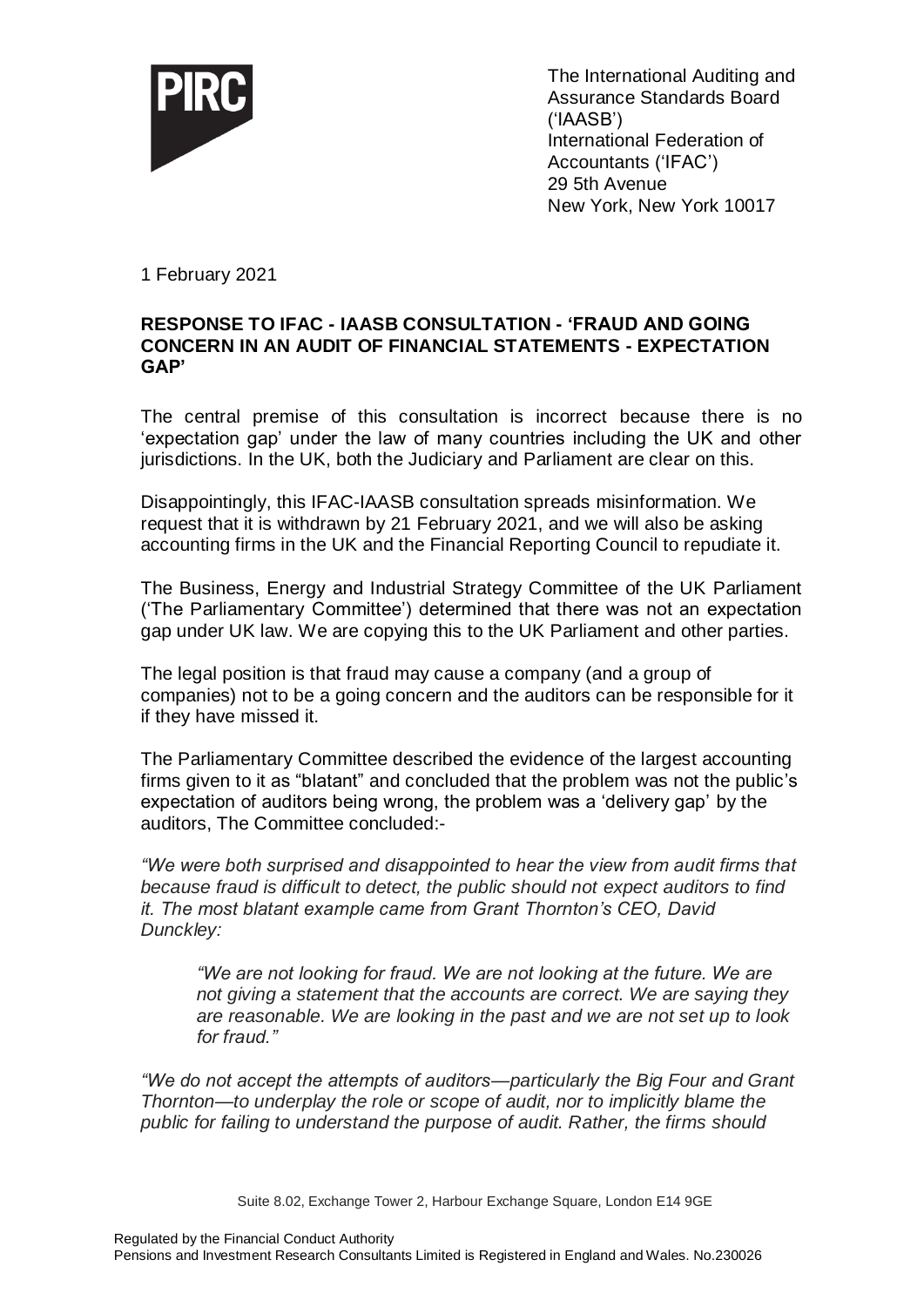*focus on the poor quality of their audits, and on how they are falling short of what audits are for within the current framework***<sup>1</sup> ."**

A High Court case settled in the middle of the hearing, *Asset Co vs Grant Thornton*, which involved a fraud**<sup>2</sup>** . Not only was Grant Thornton held to be accountable for the illegal dividends, as a result of missing the fraud which led to the company not being a going concern (it had failed the capital maintenance requirements of the Companies Act) but Grant Thornton was also accountable for the misinvestment that this had caused the company to undertake<sup>3</sup>.

We therefore had the "Alice in Wonderland" situation where:-

1) Grant Thornton admitted in court<sup>4</sup> what the profession to Parliament, and this consultation, denies. Paragraph 2 of the Appeal Court decision states:-

*"GT admitted that it had in important respects carried out the audits in breach of its duty of care and that it had failed in its duty to identify management fraud, particularly dishonest representations and evidence provided to it by senior management in the course of the audits."*

*2)* Grant Thornton told Parliament the opposite:-

*"We are not looking for fraud. We are not looking at the future. We are not giving a statement that the accounts are correct. We are saying they are reasonable. We are looking in the past and we are not set up to look for fraud.*

The consultation cites the position of the Certified Public Accountants of the USA. The USA itself has a framework of law and governance such that there may be different positions from US courts depending on the interaction of duties in state law and federal law. Indeed the legal responsibilities in the UK (and jurisdictions with similar law) exceed what most people would envisage given the consistent message from the auditors misleading people.

We needed to go no further than the introductory letter from the IAASB's Chair, to see the strategy at play here.

The IFAC-IAASB is attempting to initiate a debate on the false premise that there is an expectation gap and that the auditor's role needs to be expanded. Under the guise of offering an 'upgrade' the consultation is tilted towards a downgrade.

-

Regulated by the Financial Conduct Authority

Pensions and Investment Research Consultants Limited is Registered in England and Wales. No.230026

<sup>1</sup> Para 25.

[https://publications.parliament.uk/pa/cm201719/cmselect/cmbeis/1718/171805.htm#\\_idTextAnchor018](https://publications.parliament.uk/pa/cm201719/cmselect/cmbeis/1718/171805.htm#_idTextAnchor018) <sup>2</sup> Para 30 ibid

<sup>3</sup> <https://www.bailii.org/ew/cases/EWCA/Civ/2020/1151.html>

<sup>4</sup> <https://www.bailii.org/ew/cases/EWCA/Civ/2020/1151.html>